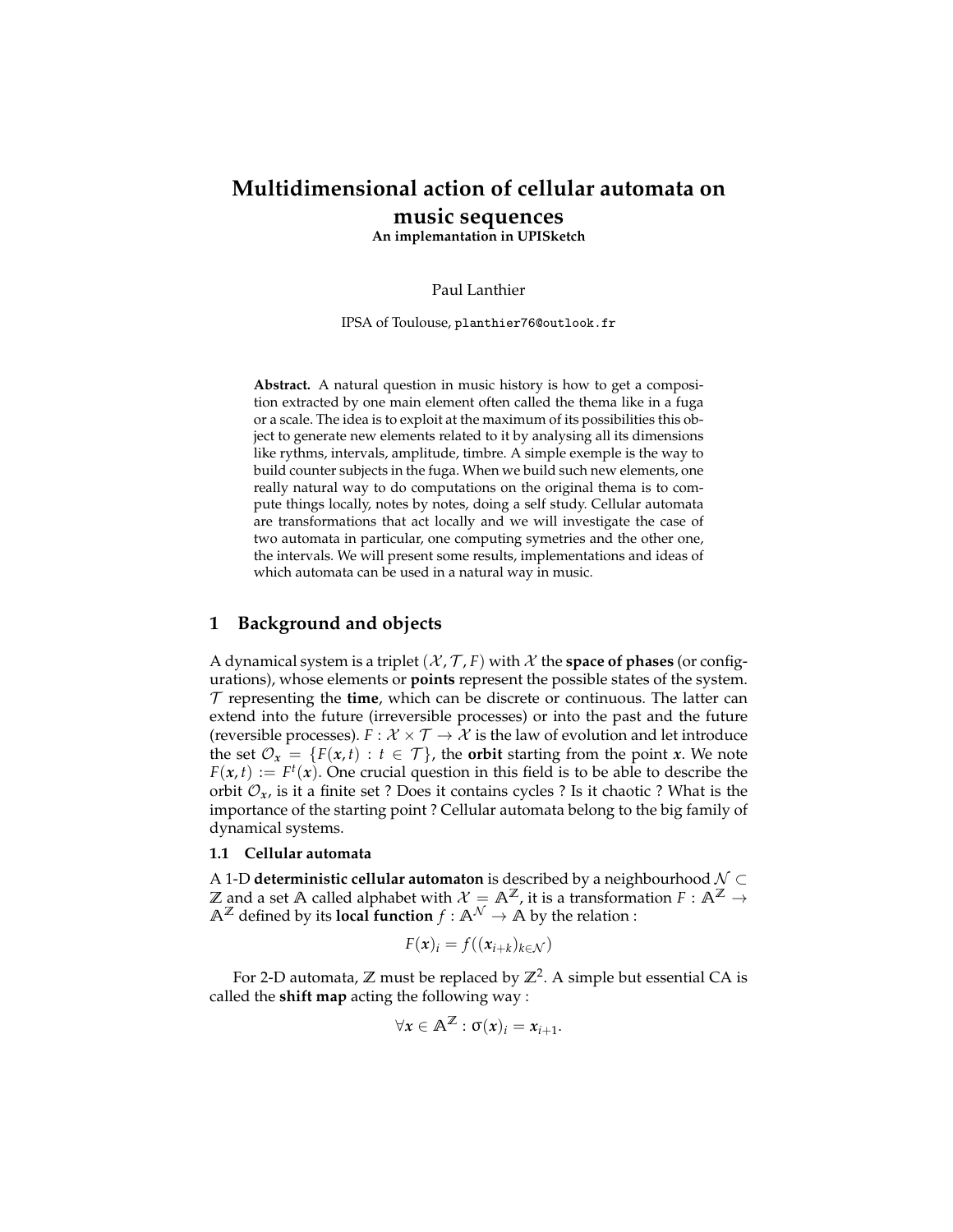Let introduce two automata with  $\mathcal{N} = \{0, 1\}$ ,  $\tau = \sigma + id$  and  $\Delta = \sigma - id$ . The first one is called the *Ledrappier automaton* and the second one the *Vieru automaton*. *f*<sub> $\tau$ </sub>(*a*, *b*) = *a* + *b* and *f*<sub>∆</sub>(*a*, *b*) = *b* − *a*.  $\Delta$  is acting on a musical sequence by **comparing succesively** each of his terms when τ on the other hand is acting by **computing the symetry** between each consecutive terms. For all  $x \in \mathcal{X}$ :

$$
\Delta(x)_i = x_{i+1} - x_i \text{ and } \mathbf{T}(x)_i = x_i + x_{i+1}
$$

$$
\Delta(x) = \sigma(x) - x \text{ and } \mathbf{T}(x) = x + \sigma(x)
$$



In the case of a finite sequence  $x \in \mathbb{A}^{\ell}$  for  $\ell \in \mathbb{N}^*$ , note that  $F(x)$  is of size  $\ell$  – 1. A 5 notes sequences gives 4 intervals. It is important to understand the + and the − operations can be more complex than computing intervals (like in [\[4\]](#page-11-0)) as **A** can be multi dimensional as explained in [3.](#page-9-0) We could furthemore note the law of association ∗ and note that

$$
\Delta(x) = x^{-} * \sigma(x) \text{ and } \tau(x) = x * \sigma(x)
$$

<span id="page-1-0"></span>*Remark 1.* A natural transformation which is not a CA but related to  $\Delta$  is  $\tilde{\Delta}(x, y) =$  $y - x$ .  $\Delta(x) = \tilde{\Delta}(x, \sigma(x))$ .

Those automata are called **sigma-polynomial automata** which means there are polynomial of σ. It is thus easy to compute their images and preimages like in [\[2,](#page-11-1)[1\]](#page-11-2) which are given by :

$$
\forall n > 0, \mathbf{T}^n(x) = \sum_{k=0}^n {n \choose k} \sigma^k(x) \text{ and } \Delta^n(x) = \sum_{k=0}^n {n \choose k} (-1)^k \sigma^k(x)
$$
  

$$
\forall i \in \mathbb{Z}, \mathbf{T}^n(x)_i = \sum_{k=0}^n {n \choose k} x_{i+k} \text{ and } \Delta^n(x)_i = \sum_{k=0}^n (-1)^{n+k} {n \choose k} x_{i+k}
$$

Let explicit the construction of the preimages for  $F \in \{\Delta, \mathcal{T}\}\$ : let introduce for a given *x*, the set  $F^{-1}(x) = \{y \in \mathbb{A}^{\mathbb{Z}} | F(y) = x\}$  and for a given  $a \in \mathbb{A}$  the application

$$
F_a^{-1}: \mathbb{A}^{\mathbb{Z}} \underset{\mathbf{x} \to \mathbf{y}}{\to} \mathbb{A}^{\mathbb{Z}} \underset{y \in F^{-1}(x) \text{ and } y_0 = a}{\to}.
$$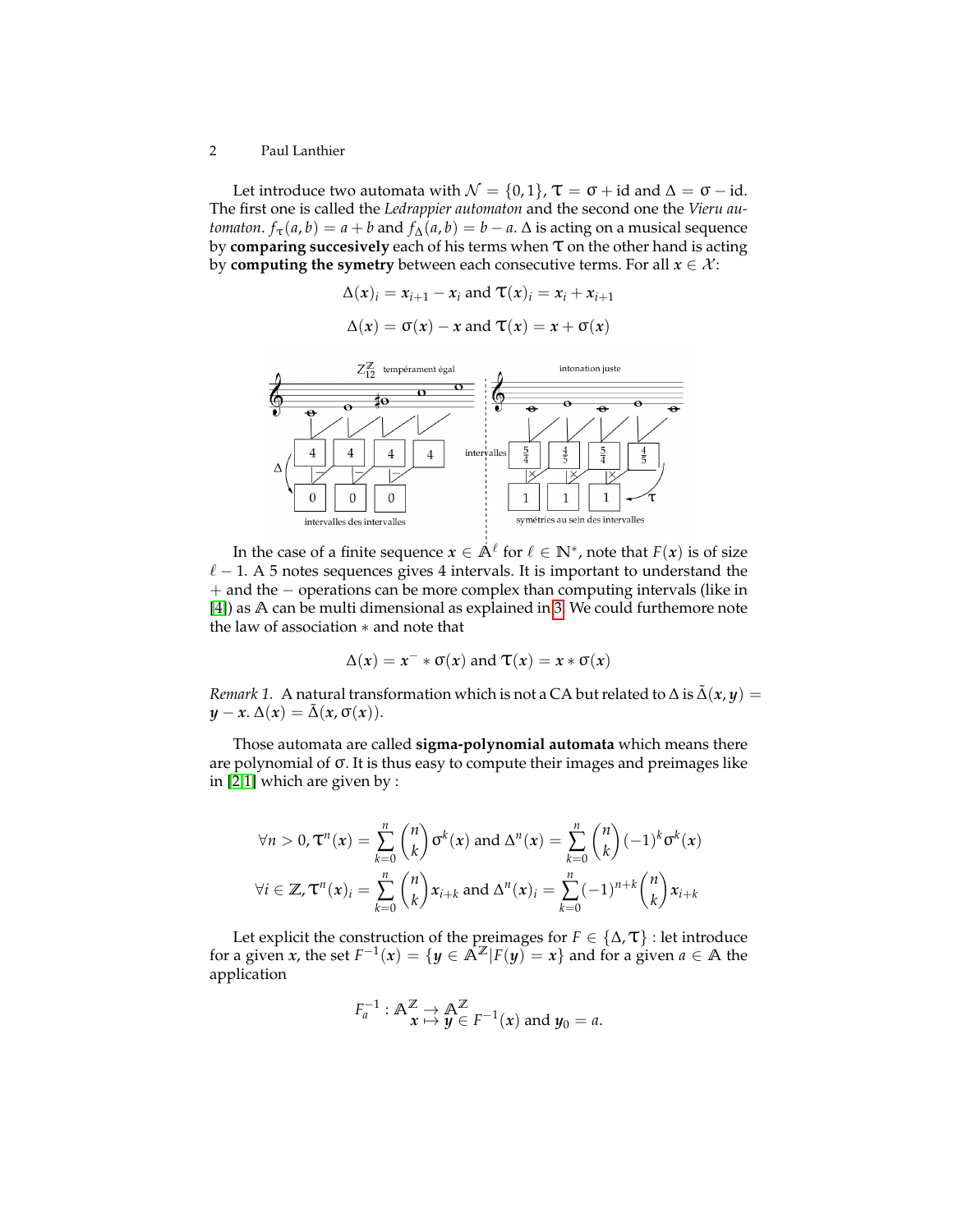We define the preimages iteration recursively with the sequence of elements  $A_n = (a_{-1}, a_{-2}, ..., a_n)$  that can be deterministic or probabilistic by

$$
F_{A_n}^n(x) = F_{a_n}^{-1} \circ F_{a_{n+1}}^{-1} \circ \dots \circ F_{a_{-1}}^{-1}(x).
$$

It has been showed in [\[1\]](#page-11-2) that as  $\Delta$  and  $\tau$  are **bipermutative** CA that  $F_a^{-1}$  is a bijection. For  $n \leq 0$  we have that

$$
\Delta_{A_n}^n(x)_i = \sum_{j=0}^{|n|-1} {i \choose j} a_{n+j} + \sum_{k=0}^{n+i} {i-k-1 \choose |n|-1} x_k
$$
  
and  $\mathbf{T}_{A_n}^n(x)_i = \sum_{j=0}^{|n|-1} (-1)^{i+j} {i \choose j} a_{n+j} + \sum_{k=0}^{n+i} (-1)^{i+n+k} {i-k-1 \choose |n|-1} x_k.$ 

We consider also their noisy versions called <sup>∆</sup>*<sup>ε</sup>* and τ*<sup>ε</sup>* which are **probabilistic cellular automata**. With probability  $\varepsilon \in \mathbb{R}$  a small value, the automata will deviate from its deterministic result commiting an error.

Let  $\mathcal{U}_A$  be the uniform distribution on  $A$ . We give an exemple of how  $\tau_\varepsilon$ and ∆*<sup>ε</sup>* can be build :

$$
f_{\tau_{\varepsilon}} : \mathbb{A}^2 \to \mathcal{M}(\mathbb{A}) \qquad f_{\Delta_{\varepsilon}} : \mathbb{A}^2 \to \mathcal{M}(\mathbb{A})
$$
  
\n
$$
(a, b) \mapsto (1 - \varepsilon)\delta_{\{a+b\}} + \varepsilon \mathcal{U}_{\mathbb{A}\backslash \{a+b\}} \qquad (a, b) \mapsto (1 - \varepsilon)\delta_{\{b-a\}} + \varepsilon \mathcal{U}_{\mathbb{A}\backslash \{b-a\}}
$$
  
\nLet  $X = (X_{n,i})_{n,i \in \mathbb{Z}}$  be a stochastic processes following the dynamic of  $\mathcal{T}_{\varepsilon}$  and  
\n $Y = (Y_{n,i})_{n,i \in \mathbb{Z}}$  one following the dynamic of  $\Delta_{\varepsilon}$ . We can define those processes  
\nas Markov ones, which recursively gives for all time  $n \in \mathbb{Z}$ :

$$
X_{n+1} := \mathbf{T}(X_n) + \xi_{n+1} \quad \text{and} \quad Y_{n+1} := \Delta(Y_n) + \xi_{n+1}
$$

where  $(\xi_n(i))_{i,n\in\mathbb{Z}}$  is the error process. In our exemple we can choose for all  $n, i \in \mathbb{Z}$  that  $\mathcal{L}(\xi_{n,i}) = (1-\varepsilon)\delta_{0_{\mathbb{A}}} + \varepsilon \mathcal{U}_{\mathbb{A}\setminus\{0_{\mathbb{A}}\}}$ . An other natural choice for the error process can be to choose a normal law, centered in  $0_A$  meaning smaller mistakes are more frequent than big ones.

We define error by  $\xi_n(i) := g_{n,i}(U_n(i))$  with  $\mathcal{L}(U_n(i)) = \mathcal{U}[0,1]$ . The choice on the  $g_{n,i}$  can vary according to the site  $(n,i)$ , but also depend on how the process behaved until time *n* − 1.

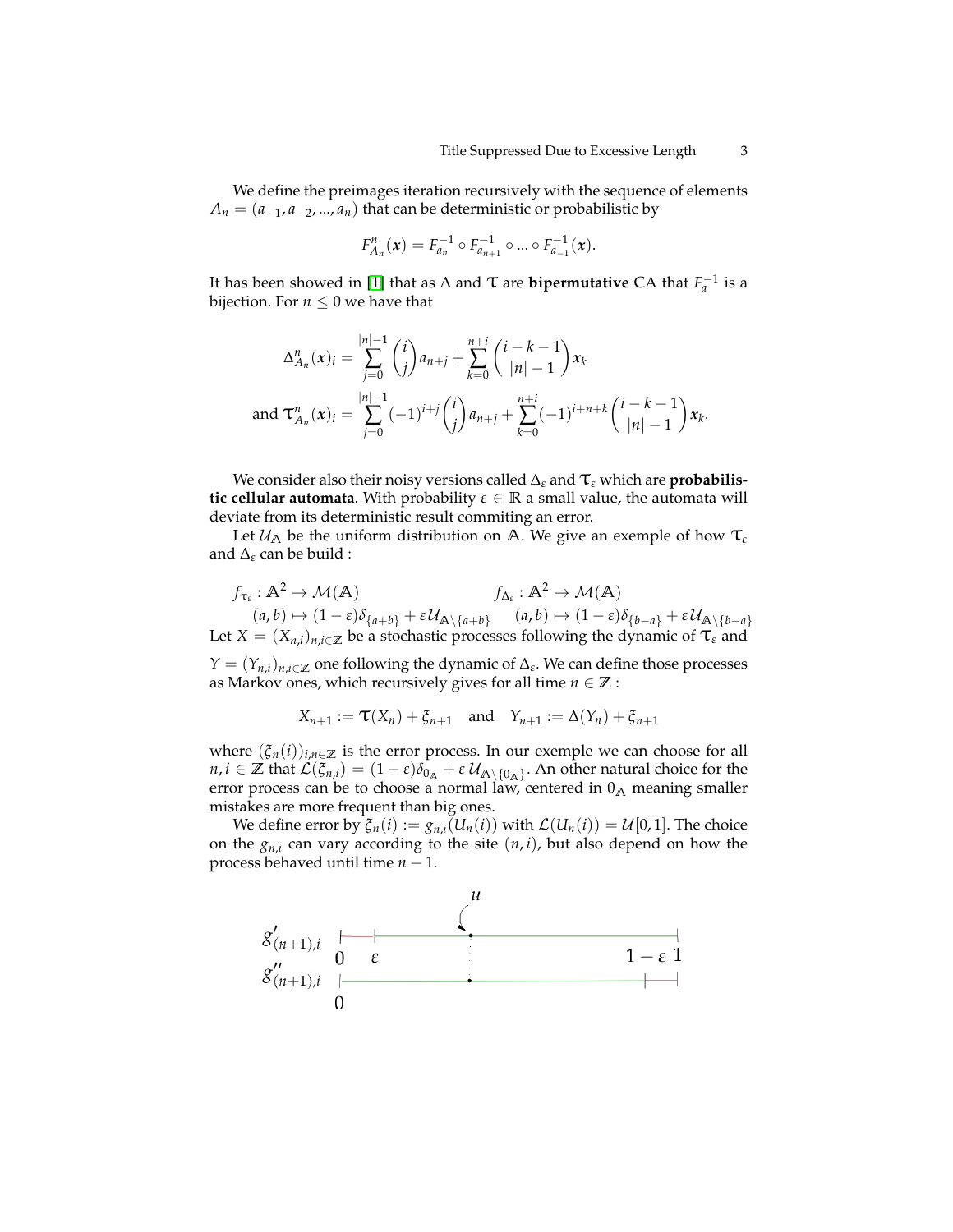# **2 Results, uses & exemples**

We describe now some exemples of action of  $\Delta$  and  $\tau$  on sequences which are natural to explore and some techniques coming from the CA theory that are interesting to explore musicaly. We proceed in a gradual approach in regard to the complexity.

## **2.1 Periodic sequences**

Let  $A = \mathbb{Z}_N := \mathbb{Z}/N\mathbb{Z}$  for the periodic case. let  $\ell \geq 1$ , a music sequence *x* is said to be  $\ell$ -**periodic** if for all  $i \in \mathbb{Z}_p$ ,  $x_i = x_{i+\ell}$ , i.e  $\sigma^{\ell}(x) = x$ . We defined now the function  $\pi(x) := \min\{\ell \geq 1/\sigma^{\ell} x = x\}.$ 

If *x* is  $\ell$ -periodic then  $\pi(x)|\ell : \ell$  is not necessarily the minimum period. We can therefore say that  $\mathcal{C}_N^{\ell} = \{x \in \mathbb{Z}_N^{\mathbb{Z}} / \pi(x) | \ell\}$ . When we designate the minimal period *π*(*x*), we will say that **the period of** *x* **is** ℓ or that *x* **is of period** ℓ. We define the set of sequences of period  $\ell$  by  $\mathcal{P}_N^{\ell} := \{ \pmb{x} \in \mathbb{Z}_N^\mathbb{Z} | \pi(\pmb{x}) = \tilde{\ell} \}$ . Of course  $\mathcal{P}_N^{\ell} \subset \mathcal{C}_N^{\ell}$ . Two fundamental sets are Rep<sub>*F*</sub> :=  $\bigcup_{n=1}^{\infty}$ *n*∈**N**  $\ker(F^n - id)$  and  $\text{Red}_F :=$  $\bigcup_{N} \text{ker}(F^n)$ . Let  $\text{Red}_F(\mathcal{C}_N^{\ell}) := \mathcal{C}_N^{\ell} \cap \text{Red}_F$  and  $\text{Rep}_F(\mathcal{C}_N^{\ell}) := \mathcal{C}_N^{\ell} \cap \text{Rep}_F$ . Let  $n ∈ N$  $t_{\text{red}} := \min\{t \ge 0/F^{t}(x) = 0\}$  and  $t_{\text{rep}} := \min\{t \ge 0/F^{t}(x) = x\}.$ 

**Theorem 1.** Let  $F \in \{\Delta, \mathcal{T}\}$  and  $\ell \in \mathbb{N}^*$ . Every sequence  $\mathbf{x} \in \mathcal{C}_N^{\ell}$  can be decomposed *in a unique way into*  $x = x_{red} + x_{rep}$ *, with*  $x_{red} \in \text{Red}_F(\mathcal{C}_N^{\ell})$  *and*  $x_{rep} \in \text{Rep}_F(\mathcal{C}_N^{\ell}).$ 

$$
\mathcal{C}_N^{\ell} = \text{Rep}_F(\mathcal{C}_N^{\ell}) \oplus \text{Red}_F(\mathcal{C}_N^{\ell}).
$$



Some results were found in [\[3\]](#page-11-3) and then improved in [\[1\]](#page-11-2).

We present now a way to translate all the results found on  $\Delta$  to  $\tau$  : let  $\zeta$ be the endomorphism of  $\mathbb{Z}_N^{\mathbb{Z}}$ , that we call the **alternate**, defined by  $\zeta : x \mapsto$  $((-1)<sup>i</sup> x<sub>i</sub>)<sub>i∈Z</sub>$ . We can remark that  $ζ<sup>-1</sup> = ζ$  because  $ζ<sup>2</sup> = id$ . we give a relation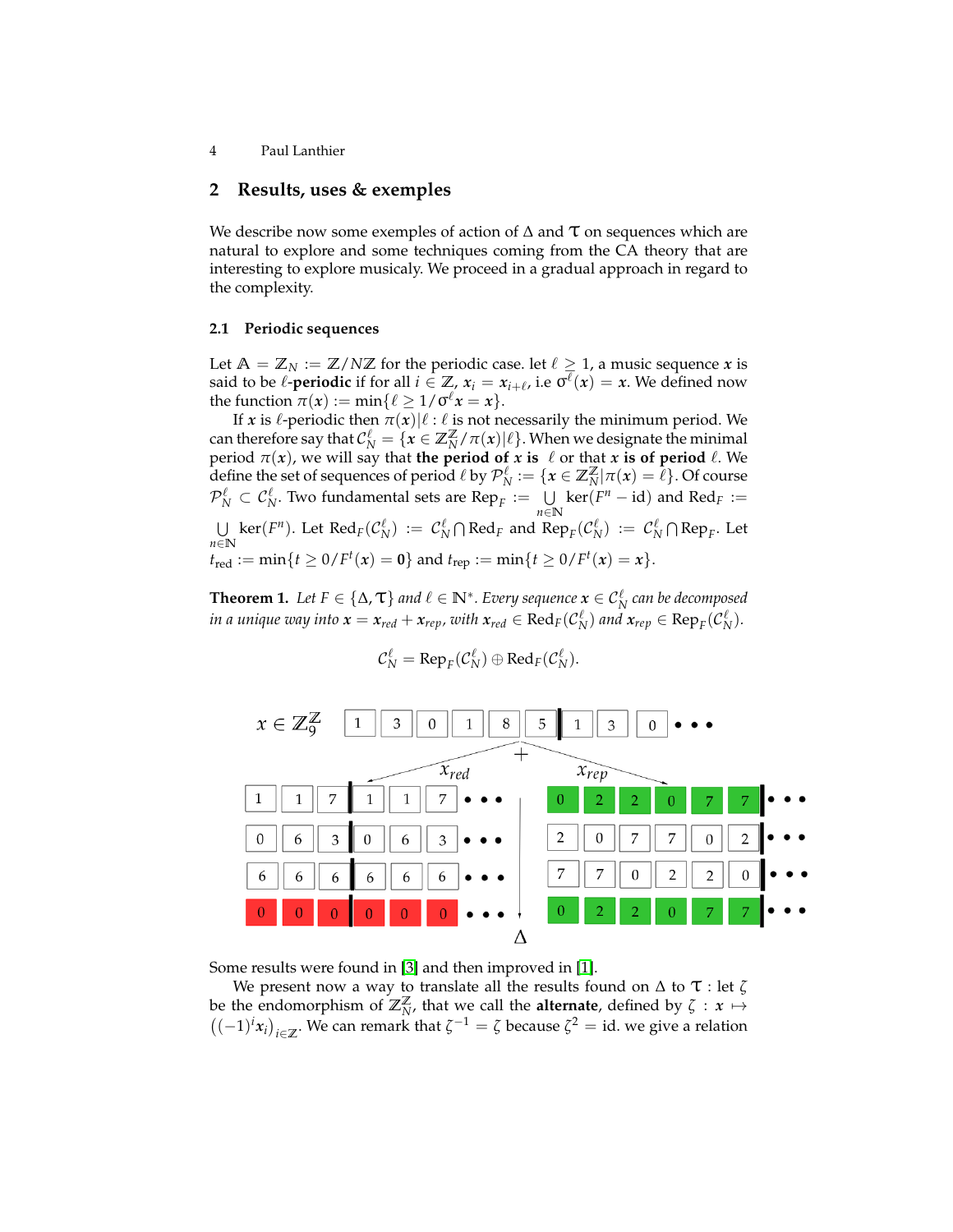allowing to link first of all  $-\Delta$  et  $\tau$  grâce à  $\zeta: \tau = \zeta \circ (-\Delta) \circ \zeta$  and we have the following conjugation relation:

$$
(-\Delta) \circ \zeta = \zeta \circ \tau.
$$

Let  $N = p_1^{k_1} ... p_\ell^{k_\ell}$  where  $(p_i)_{i \in \{1,...,\ell\}}$  are the prime factors of *N*. We can split  $\mathbb{Z}_N$  thanks to its subgroups. Indeed, let take  $\mathbb{Z}_{12}$  for instance:

$$
\mathbb{Z}_{12} = \frac{12}{2^2} \mathbb{Z}_{12} \oplus \frac{12}{3} \mathbb{Z}_{12} = 3 \mathbb{Z}_{12} \oplus 4 \mathbb{Z}_{12} = \{0, 3, 6, 9\} \oplus \{0, 4, 8\} := G_4 \oplus G_3.
$$

$$
\mathbb{Z}_N^{\mathbb{Z}}=\bigoplus_{i\in\{1,\ldots,\ell\}}G_{p_i^i}^{\mathbb{Z}}\overset{\varphi}{\sim}\bigotimes_{i\in\{1,\ldots,r\}}\mathbb{Z}_{p_i^i}^{\mathbb{Z}}.
$$

Let  $x \in \mathbb{A}^{\mathbb{Z}}$  and note  $\varphi(x) = (x_1, \ldots, x_r)$  its decomposition in  $\bigotimes$  i∈{1,...,*r*}  $\mathbb{Z}_{p_i^{k_i}}^{\mathbb{Z}}$ .

- **–** The sequence *x* is reducible for *F* if and only if  $x_1, \ldots, x_r$  are for  $F_1, \ldots, F_r$ respectively. In this case,  $t_{\text{red}}(F) = \max_{i=1}^r t_{\text{red}}(F_i)$ .
- **–** The sequence *x* is reproducible for *F* if and only if if *x*1, . . . , *x<sup>r</sup>* are for *F*1, . . . , *F<sup>r</sup>* respectively. In this case,  $t_{\text{rep}}(F) = \bigvee_{i=1}^{r} t_{\text{red}}(F_i)$ .



**Theorem 2 ([\[1\]](#page-11-2)).**

Let  $x \in \mathbb{Z}_{p^k}^{\mathbb{Z}}$  is :

 $\Delta$ *-reductible iff*  $\pi(x) = p^m$  *and*  $t_{\text{red}}(x) \leq k\pi(x)$ *.* 

 $\vec{r}$  *if p prime, odd, k* $\geq 1$ *then* $\vec{x}$  $\vec{\tau}$ **-reductible iff**  $\vec{\pi}(\vec{x}) = p^m$ *and* $t_{\text{red}}(\vec{x}) \leq k\vec{\pi}(\vec{x})$ *.* 

 $\frac{1}{\pi}$  *if*  $p = 2, k \ge 1$  then  $x$  **T**-réductible iff  $\pi(x) = 2^m$  and  $t_{\text{red}}^T(x) \le k\pi(x)$ .

Let 
$$
P_{d,\ell}^{\Delta}(x) := \sum_{i=0}^{\ell} \sigma^{di} x
$$
 and  $P_{d,\ell}^{\tau}(x) := P_{d,\ell}^{\Delta}(\zeta(x)) = \sum_{i=0}^{\ell} (-1)^{di} \sigma^{di} x$ .

- **–** *x est* ∆*-reproductible* ⇐⇒ *P* ∆ *pm*,ℓ (*x*) = **0** *with m* ≥ 0 *the greatest integer such that*  $p^m|\ell$ .
- **−** *x est*  $\tau$ *-reproductible*  $\Longleftrightarrow$   $\zeta(x)$  *est* ∆*-reproductible*.
- $-$  *If p and*  $\ell$  *are prime together with*  $p \neq \ell$ *. We note*  $\ell = p^m q$ *. Let*  $\mathbf{x} \in \mathbb{Z}_p^{\mathbb{Z}}$ *,*  $\Delta$ *reproductible and of period*  $\ell$ *. We note*  $O_q(p)$  *the order of p in the multiplicative*  $group ((\mathbb{Z}_q)^{\times}, \times)$ *. Then*

$$
t_{rep}^{\Delta}(x)|p^{m}(p^{O_q(p)}-1).
$$

We can describe the orbit  $\mathcal{O}_x$  and thus respond to the question raised in [1](#page-0-0).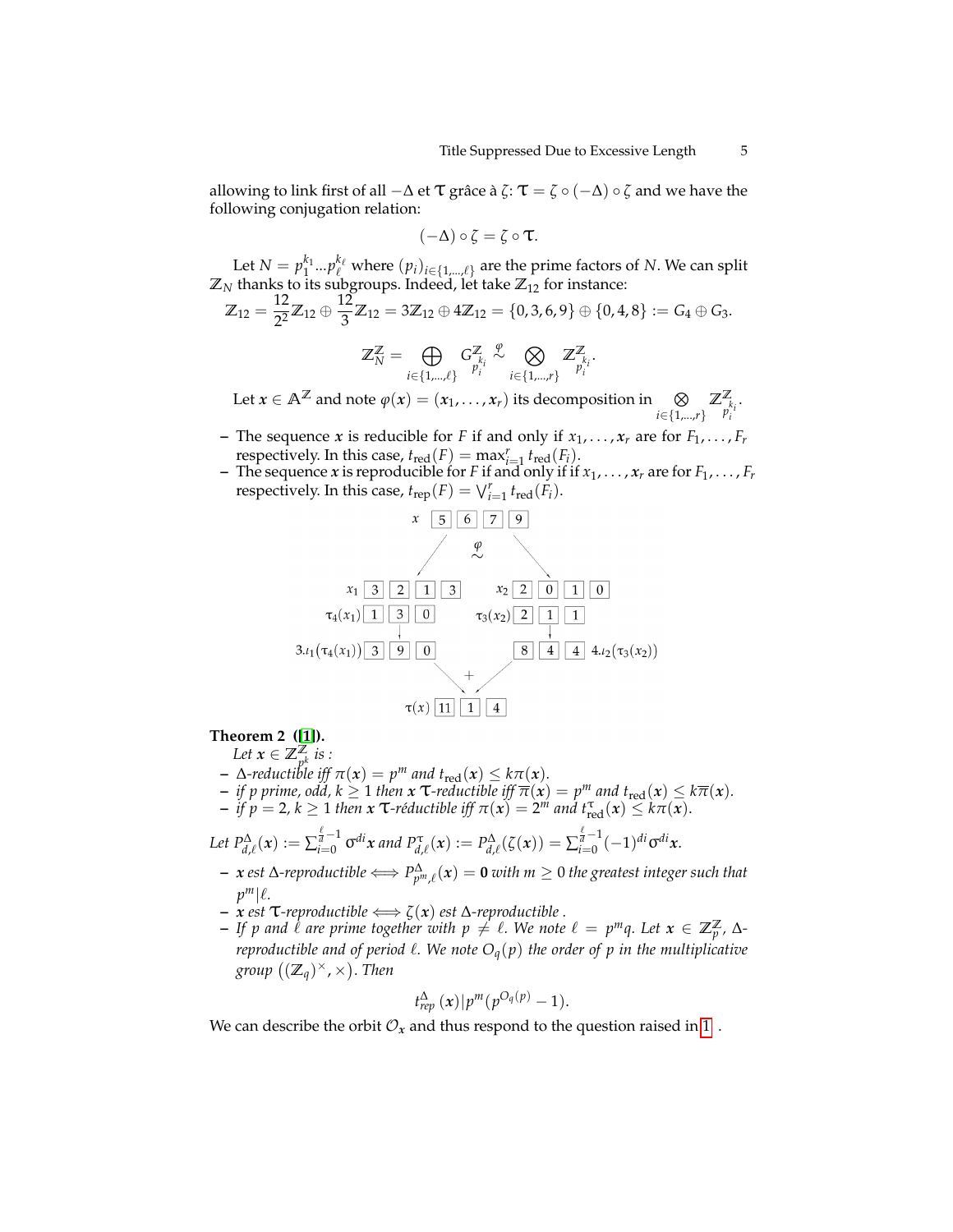#### **2.2 Sturmian sequences**

**Sturmian** sequences have been widely used in music [\[5,](#page-11-4)**?**] because they are the less complex sequences which are not aperiodic. They are usefull to generate rythms with 0 meaning a silence and 1 the presence of a note.

The **complexity function** of an infinite sequence  $x \in A^{\mathbb{Z}}$  A is the function C that counts the number of factors (words) of lenght  $\ell$  in  $x : C(x, \ell) =$  $Card(\mathbf{W}_{\ell}(\boldsymbol{x}))$ , where  $\mathbf{W}_{\ell}(\boldsymbol{x})$  is the set of word of size  $\ell$  present in  $\boldsymbol{x}$ .

A sequence *x* is sturmian iff for all  $\ell \geq 0$  :  $C(x, \ell) = \ell + 1$ . We give the exemple of the famous Fibonnaci sequence :

$$
t_{\rm fib} = 0100101001001010010100100101001001...
$$

The frequency of repetition of a word *w* is noted  $r_w(x)$  and defined  $r_w(x)$  =  $\lim |x|_{[0,k]}$   $\frac{1}{k}$  /( $k+1$ ), where  $\nmid u \nmid_w$  describes the number of occurences of *w* in *u*. we call  $\alpha_x$  the **slope** of *x* the number  $\alpha_x := f_1$  which is an **irrationnal number**.

<span id="page-5-1"></span>**Lemme 3** *if x is a sturmian sequence, and u and v two words of x, of the same size then for all*  $n \geq 0$  :  $| \nmid \mathsf{T}^n(u) \nmid_w - \nmid \mathsf{T}^n(v) \nmid_w | \leq 2^k |w|$ 

*Proof.* For  $n = 0$  it correspond to the property of balancedness of the sturmian sequences [?]. For  $n > 0$  we can see that any preimages  $w' \in \tau^{-n}(w)$  and we have  $|\nmid u\nmid_{w'} - |\nmid v\nmid_{w'}| \leq |w'| \leq |w|$  thanks to the case  $n = 0$ . The following is a consequence of the triangular inequality and the fact that  $Card(\tau^{-n}(w))\leq 2^k$ .

<span id="page-5-0"></span>**Lemme 4** If x is a sturmian sequence, then for all  $n \geq 0$  and word w we have that  $r_w(\mathbf{T}^k x) \in \mathbb{Z} + \alpha \mathbb{Z}$ , meaning that the slope remains an irrationnal number.

*Proof.* For  $n = 0$ , it is a caracterisation of sturmian sequences ([?]). For  $n > 0$ we have  $r_w(\mathbf{T}^n(x)) = \sum$ *w*˜∈τ−*n*(*w*)  $r_{\tilde{w}}(x)$ .

Thanks to [4](#page-5-0) we can conclude that  $C(\mathcal{T}^n(x), \ell) \geq \ell + 1$  meaning that if *x* is sturmian,  $\tau(x)$  can not be periodic and can be sturmian. We will now show that  $\tau(x)$  will be quasi sturmian and how the complexity evolves through the automata iterations.

<span id="page-5-2"></span>**Theorem 5.**  $\forall n \geq 0, \exists L_n \geq 0 : \forall \ell \geq L_k$ 

$$
C(\mathbf{T}^n(x),\ell)=\ell+n+1: P_n.
$$

*Proof.* we reason by induction. It is easy to see that  $P_0$  is true and let suppose that  $(P_k)_{k \le n}$  are true. Let now focus on  $\tau^n(x)$  and  $\tau^{n+1}(x)$ .

 $\forall i \in \mathbb{Z}$  we know that every word  $\tau^{n+1}(x)[i, i+\ell-1]$  of size  $\ell$  is the image of a word  $\mathcal{T}^n(x)[i, i + \ell]$  of size  $\ell + 1$ , i.e.  $\mathcal{T}^n(x)[i, i + \ell] \in \mathcal{T}^{-1}(\mathcal{T}^{n+1}(x)[i, i + \ell -$ 1]). We know that

$$
P_n \Rightarrow \forall \ell + 1 \ge L_n : C(\mathbf{T}^n(x), \ell + 1) = \ell + 1 + n + 1 = \ell + n + 2.
$$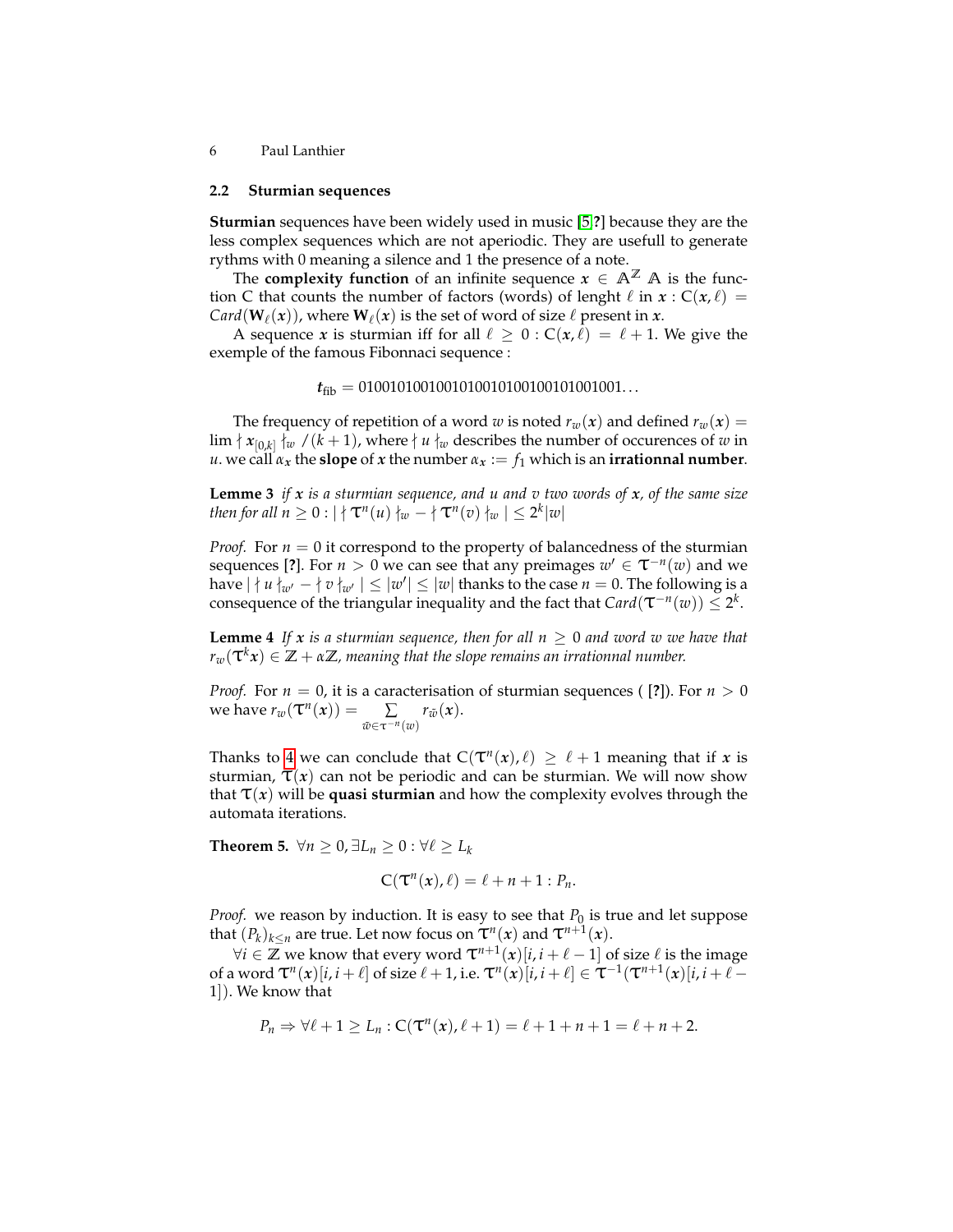If  $Card(\tau^{-1}(\tau^{n+1}(x)[i,i+\ell-1])) = 1 \Leftrightarrow \tau^{-1}$ bijective then  $C(\tau^{n+1}(x), \ell) =$  $C(T^n(x), \ell+1) = \ell+n+2$  and  $P_{n+1}$  would be true. We reason by the absurd :

Let  $w := \tau^{n+1}(x)[i, i + \ell - 1]$  for  $i \in \mathbb{Z}$ . The only way to have two words  $v_0$ and  $v_1$  such that  $v_0 \neq v_1$  and  $\tau(v_0) = \tau(v_1) = w$  is to have  $v_0 = \tau_0^{-1}(w)$  and  $v_1 = \tau_1^{-1}(w)$ . Thanks to [3,](#page-5-1) for  $w = 1$  we get that  $| \nmid v_0 |_1 - | \nmid v_1 |_1 \leq 2^n$  by noting that  $v_0$  and  $v_1$  are some words of lenght  $\ell + 1$  present in  $\tau^n(x)$ . Thanks to the construction of  $\tau^{-1}$  we get also that

$$
\nmid v_0 \nmid_1 + \nmid v_1 \nmid_1 = \ell + 1 \Leftrightarrow \nmid v_1 \nmid_1 = \ell + 1 - \nmid v_0 \nmid_1
$$

cause  $v_0 = v_1 + 1$ . we get thanks to [2.2](#page-5-2) that

$$
|\nmid v_0\rangle_1 - (\ell + 1 - |\nmid v_0\rangle_1)| \le 2^n
$$
  
\n
$$
\Leftrightarrow |\ell + 1 - 2|\ell v_0\rangle_1| \le 2^n
$$
  
\n
$$
\Leftrightarrow |\ell v_0\rangle_1 - \frac{\ell + 1}{2}| \le 2^{n-1} \Leftrightarrow |\frac{\ell v_0\rangle_1}{\ell + 1} - \frac{1}{2}| \le \frac{2^{n-1}}{\ell + 1}.
$$

*We also have that*  $| \nmid v_0 \nmid_1 - | \nmid T^n(x)[0, ℓ] \nmid_1 | ≤ 2^n$  ⇔  $|\frac{iv_0 \nmid_1}{ ℓ+1} - \frac{|\nmid T^n(x)[0, ℓ] \nmid_1}{ ℓ+1}| ≤$ 2 *n*  $\overline{\ell+1}$ .

Finally we get that

$$
\begin{split}\n|\frac{1}{2} - \frac{\n \{\tau^n(x)[0,\ell]\}^1_{1}}{\ell+1}| &= |\frac{1}{2} - \frac{\n \{\tau_0\}^1_{1}}{\ell+1} + \frac{\n \{\tau_0\}^1_{1}}{\ell+1} - \frac{\n \{\tau^n(x)[0,\ell]\}^1_{1}}{\ell+1}| \\
&\leq |\frac{1}{2} - \frac{\n \{\tau_0\}^1_{1}}{\ell+1}| + |\frac{\n \{\tau_0\}^1_{1}}{\ell+1} - \frac{\n \{\tau^n(x)[0,\ell]\}^1_{1}}{\ell+1}| \\
&\leq \frac{2^{n-1}}{\ell+1} + \frac{2^{n-1}}{\ell+1} = \frac{2^n}{\ell+1} \\
&\stackrel{\text{limit}}{\Longrightarrow} \alpha_{\tau^n(x)} &= \lim_{\ell \to \infty} \frac{\n \{\tau^n(x)[0,\ell]\}^1_{1}}{\ell+1} = \frac{1}{2} \in \mathbb{Q}\n\end{split}
$$

which is absurd thanks to [4.](#page-5-0)

### **2.3 Musical exemple**

Let introduce two sequences, *x* and *y* defined by their intervals and rythms,  $x = (r_x, t_x) = ((4, -4)^{\mathbb{Z}}, t_{\text{fib}} + 1)$  and  $y = (r_y, t_y) = ((4, 4)^{\mathbb{Z}}, t_{\text{fib}})$  we present an exemple where  $\tau$  and  $\Delta$  act both on rythms and intervals giving at the end the same result as  $f_{\Delta}(4, 4) = f_{\tau}(4, -4) = 0$  and  $\tau(t_{\text{fib}} + 1) = \tau(t_{\text{fib}})$  and  $\tau = \Delta$ in  $\mathbb{Z}_2$ . This exemple shows that  $\Delta$  and  $\tau$  can have a multi dimensional action on a music sequence.

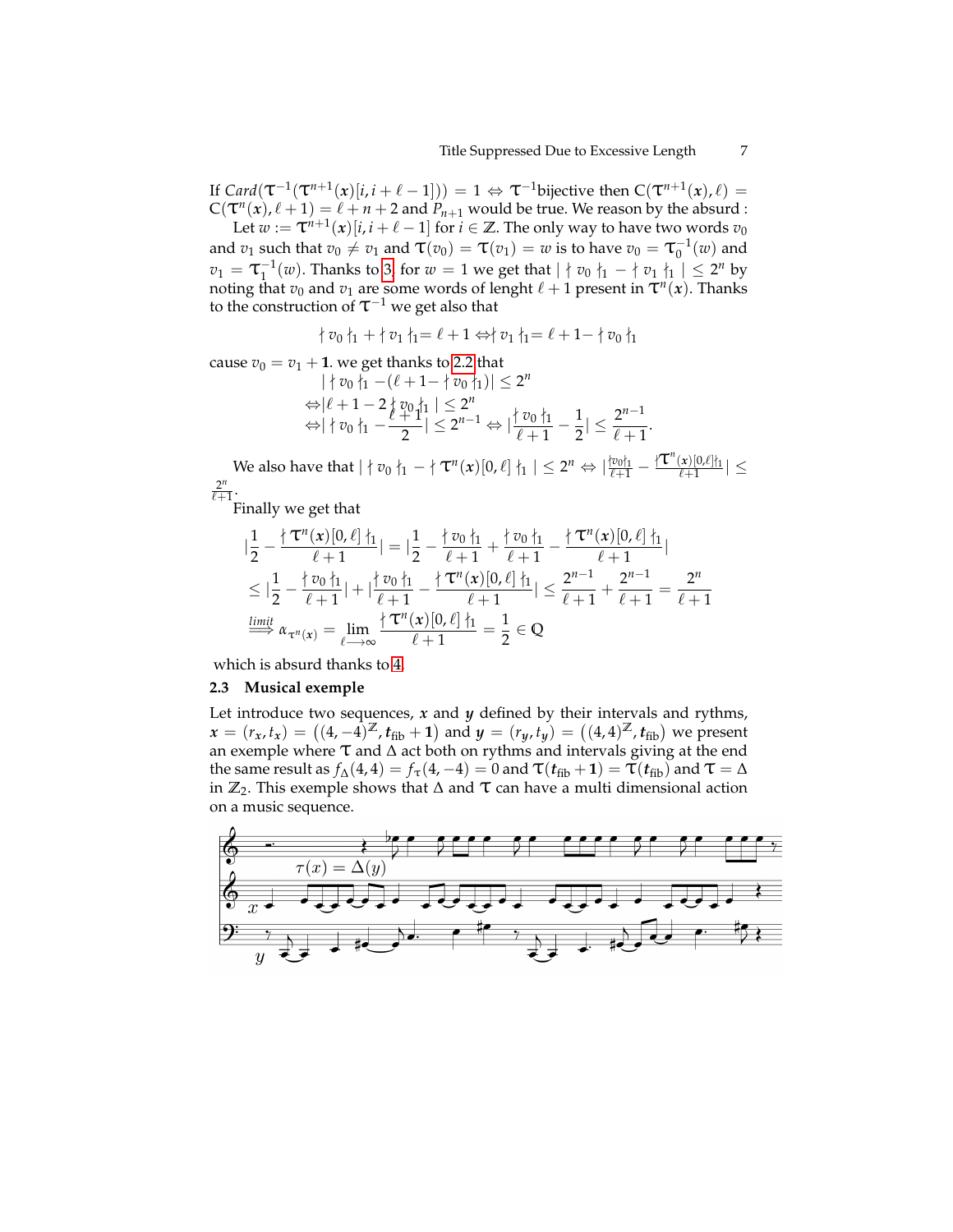## **2.4** Real time joignings for  $\Delta_{\varepsilon}$  and  $\mathbf{T}_{\varepsilon}$

One idea is to use **real time joignings** (RTJ) inherited by the theory of classification of filtrations present in [\[1\]](#page-11-2). The main idea is to study two random music sequences following the dynamic of  $F \in \{\Delta_{\varepsilon}, \mathcal{T}_{\varepsilon}\}\$   $X = (X_{n,i})_{n,i \in \mathbb{Z}}$  and  $X' = (X'_{n,i})_{n,i \in \mathbb{Z}}$  as explained in [1.1.](#page-1-0) We take  $F = \mathcal{T}_{\varepsilon}$  to explicit how RTJ work. For all  $n \leq 0$ , we introduce the random variable  $Z_n := X'_n - X_n = \tilde{\Delta}(X_n, X'_n)$ . The goal will be to have *Z* close to **0** meaning the two processes will be at a time really close despite the randomness and their initial difference. As  $\tau$  is a morphism on  $\mathbb{A}^{\mathbb{Z}}$  it results that for all  $n < 0$   $Z_n = \tau(Z_{n-1}) + \xi_n - \xi'_n$ . Until a time  $n_0$  the two processes will be independant,  $(X_n)_{n \le n_0} \perp (X'_n)_{n \le n_0}$ . Then we realise a **joignings** of their law of error described as following :

**–** The interval [0,1] is cut into  $|A| + 1$  sub-intervals, the first  $|A|$  being of length  $\frac{\tilde{\varepsilon}}{|A|}$ , and the last of length  $1 - \tilde{\varepsilon}$ . The  $|A|$  first pieces are called  $J_b$ , *b* ∈ **A**, they correspond to the uniform measure part on **A** in the second way of writing the locator function  $f_{\tau_{\varepsilon}}$ . For  $u \in J_b$  we pose:  $g'_{n,i}(u) :=$ *b* and  $g''_{n,i}(u) := b + a$ .

 $\bullet$  On the last piece, let  $g'_{n,i}(u) := g''_{n,i}(u) := 0_A$ .

Thus, when we apply this strategy, we obtain

$$
\xi'_n(i) - \xi_n(i) = \begin{cases}\na & \text{if } U_n(i) \text{ falls in } [0, \tilde{\varepsilon}), \\
0_\mathbb{A} & \text{if } U_n(i) \text{ falls in the last piece } [\tilde{\varepsilon}, 1].\n\end{cases}
$$
\n
$$
(\xi_{n,i}, \xi'_{n,i}) \quad \downarrow \qquad \qquad \downarrow \qquad \qquad \downarrow \qquad \qquad \downarrow \qquad \qquad \downarrow \qquad \qquad \downarrow \qquad \qquad \downarrow \qquad \qquad \downarrow \qquad \qquad \downarrow \qquad \qquad \downarrow \qquad \downarrow \qquad \downarrow \qquad \downarrow \qquad \qquad \downarrow \qquad \downarrow \qquad \downarrow \qquad \downarrow \qquad \qquad \downarrow \qquad \downarrow \qquad \downarrow \qquad \downarrow \qquad \downarrow \qquad \downarrow \qquad \downarrow \qquad \downarrow \qquad \downarrow \qquad \downarrow \qquad \downarrow \qquad \downarrow \qquad \downarrow \qquad \downarrow \qquad \downarrow \qquad \downarrow \qquad \downarrow \qquad \downarrow \qquad \downarrow \qquad \downarrow \qquad \downarrow \qquad \downarrow \qquad \downarrow \qquad \downarrow \qquad \downarrow \qquad \downarrow \qquad \downarrow \qquad \downarrow \qquad \downarrow \qquad \downarrow \qquad \downarrow \qquad \downarrow \qquad \downarrow \qquad \downarrow \qquad \downarrow \qquad \downarrow \qquad \downarrow \qquad \downarrow \qquad \downarrow \qquad \downarrow \qquad \downarrow \qquad \downarrow \qquad \downarrow \qquad \downarrow \qquad \downarrow \qquad \downarrow \qquad \downarrow \qquad \downarrow \qquad \downarrow \qquad \downarrow \qquad \downarrow \qquad \downarrow \qquad \downarrow \qquad \downarrow \qquad \downarrow \qquad \downarrow \qquad \downarrow \qquad \downarrow \qquad \downarrow \qquad \downarrow \qquad \downarrow \qquad \downarrow \qquad \downarrow \qquad \downarrow \qquad \downarrow \qquad \downarrow \qquad \downarrow \qquad \downarrow \qquad \downarrow \qquad \downarrow \qquad \downarrow \qquad \downarrow \qquad \downarrow \qquad \downarrow \qquad \downarrow \qquad \downarrow \qquad \downarrow \qquad \downarrow \qquad \downarrow \qquad \downarrow \qquad \downarrow \qquad \downarrow \qquad \downarrow \qquad \downarrow \qquad \downarrow \qquad
$$

it has been established in [\[1\]](#page-11-2) that with probability  $1 - \varepsilon$ :

$$
Z_0[-k,k]=(0_{\mathbb{A}},\ldots,0_{\mathbb{A}})\Longleftrightarrow X_0[-k,k]=X'_0[-k,k].
$$



We finally get that the two sequences are the same in two iteration of  $\tau_{\epsilon}$ .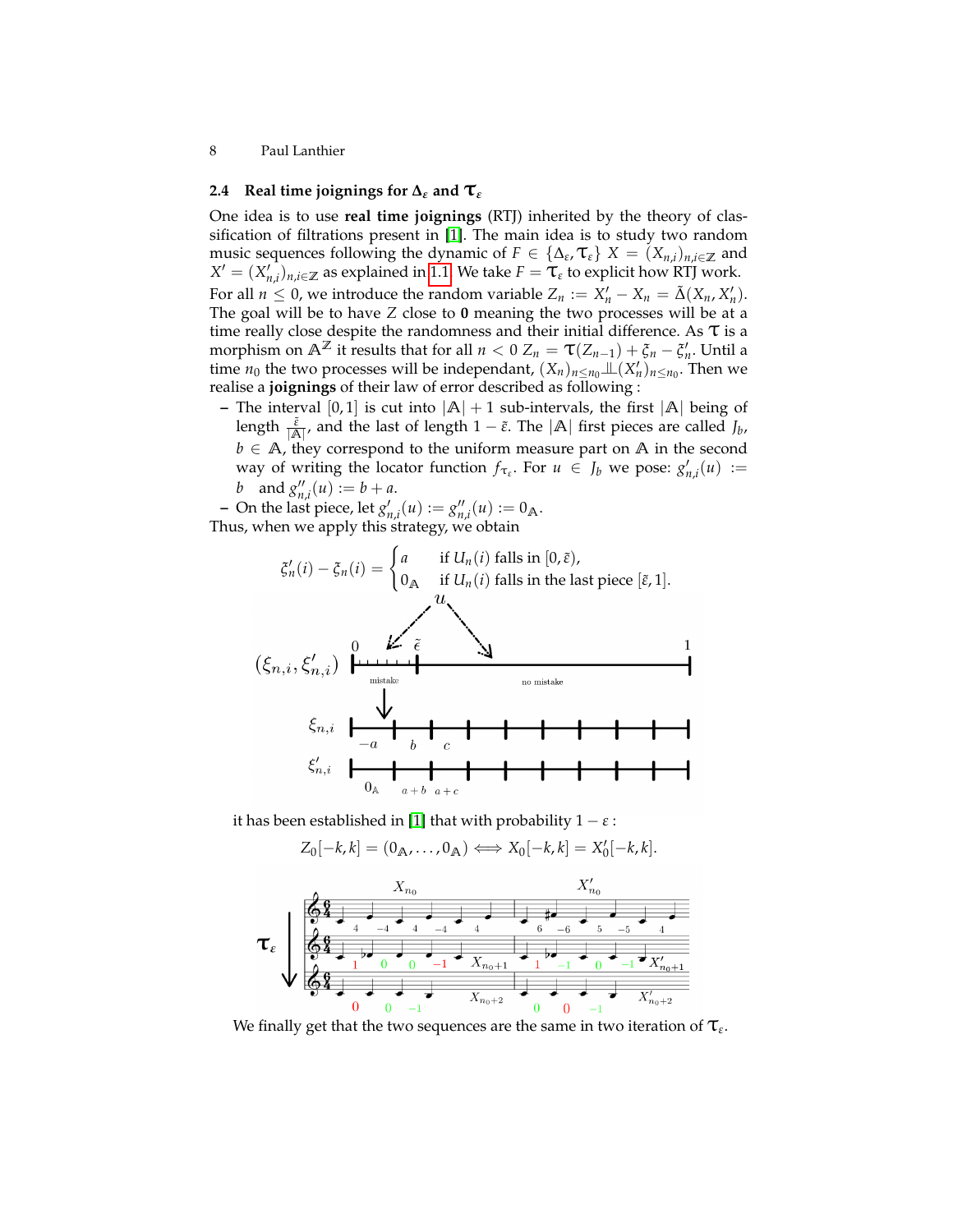## **3 Implementation and new approach**

**UPISketch** is a software which is the creation of the *Iannis Xenakis Center* based in Rouen, France. The software is born in 2017 and enable composers to draw musical elements and generate a freer music coming also from the mathematics. Its intention is to gather the best of both worlds : continuous and discrete and find bridges between both.

| Automaton Settings           | ×.                                |
|------------------------------|-----------------------------------|
| operation type               | suite type                        |
| additive                     | periodic                          |
| enter suite                  |                                   |
| 13825                        |                                   |
| value constraint             | column constraint                 |
| 2                            | $\overline{0}$                    |
|                              | duration of each event            |
| starting note (midics)<br>60 | 0.25                              |
|                              |                                   |
| choosen line                 | how many elements (periodic case) |
| $\mathbf{1}$                 | 20                                |
| first seed                   | second seed                       |
| $\overline{0}$               | 0 <sub>1</sub>                    |
| start time                   | time distribution                 |
| $\overline{0}$               | sturmian                          |
|                              |                                   |
| lowest pitch output          | highest pitch output              |
| 31                           | 95                                |
| launch automata              |                                   |

A module called **Automaton** has been created in UPISketch in order to implement the CA  $\tau$  and  $\Delta$  on music sequences. We can select a finite or infinite sequence  $\mathbf{x} = (r_i, T_i)_{i \in \mathbb{Z}}$  with *r* its intervals and *T* its rythms. *r* can be finite or periodic, *T* can be just simple linear rythms or a sturmian sequence. We can then select  $F \in \{\Delta, \mathcal{T}\}\$  and compute the iterations (*choosen line*) in the direction of the images or the preimages, the *column constraint* being which elements you select in order to go in the past. The *seeds* are the basic element of the substitution needed to generate a sturmian sequence in our case. We give in the next picture, an exemple in UPISkecth of different sequences giving the same result **0 <sup>Z</sup>** by ∆ as they are all monochromatic, i.e. made of one interval.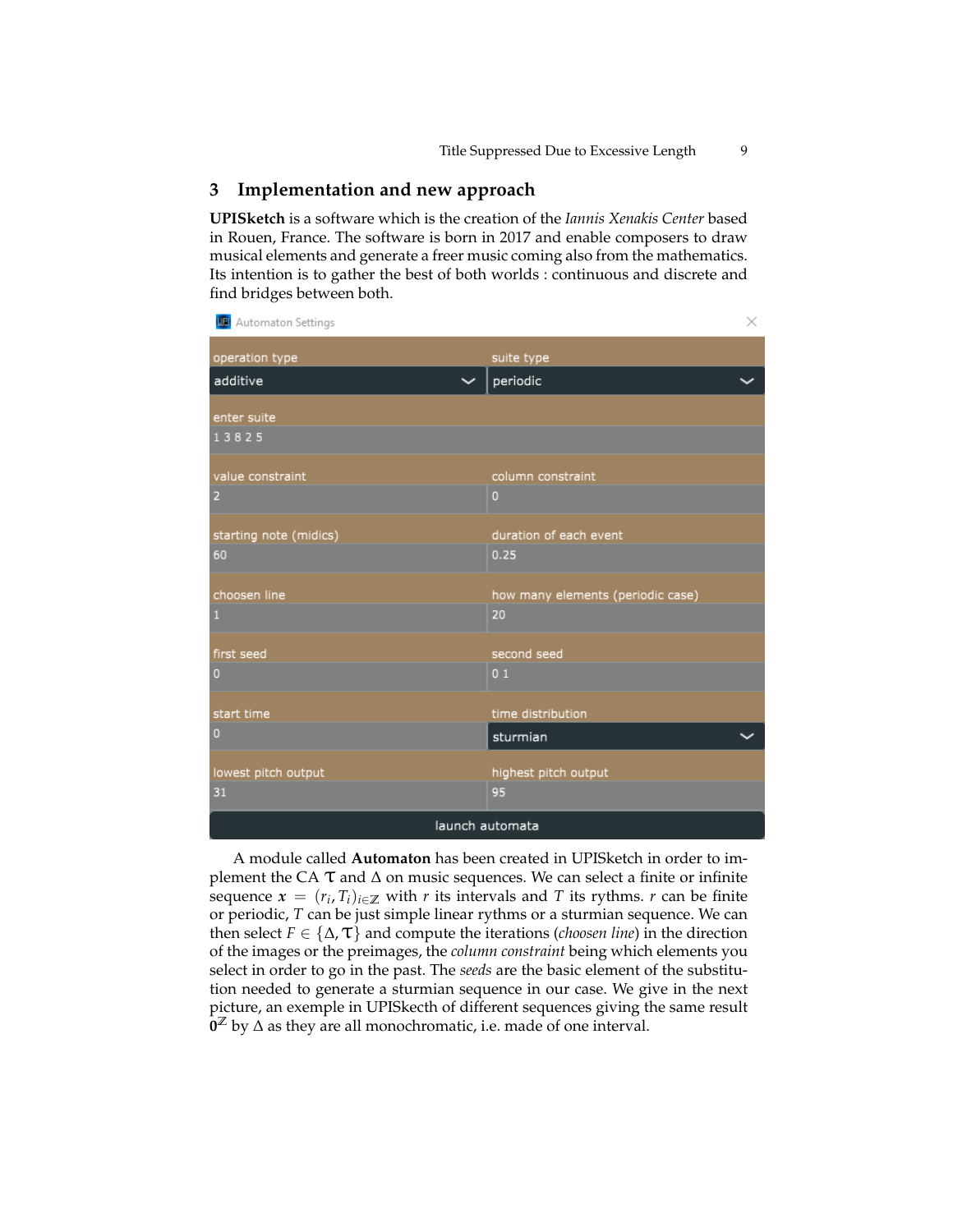

<span id="page-9-0"></span>**New approach** In the software, we consider the sound events with their time intervals, their frequencies (or pitches), their timbres (waveform), their amplitudes, the space of configurations is thus a set of infinite sequences made by an alphabet **A** inspired by those dimensions. The classical notion of voice in music can be interpreted simply as a **music sequence**:  $x = (x_0, x_1, ..., x_n, ...)$ where  $x(i) := x_i = (f_i, o_i, a_i, T_i)$  with the frequency

frequency  
\n
$$
f_i
$$
 the timbre  
\n $f_i \rightarrow \mathbb{R}_+$ ,  
\n $f_i \rightarrow \phi_i(t)$ 

and *T<sup>i</sup>* the time interval for the ith element, or also called **time support**. For chords, the frequencies *f<sup>i</sup>* must be replaced by frequency vectors. In the case of a gesture, or simply said, a curve, it is a real function. The notion of a sequence is essential because it allows us to order the music and our perception of it in a discrete way and thus to fall easily into the cellular automata formalism. Instead of inputing the frequencies and time supports as mentionned previously, it is really common to work with intervals and rythms. A non avoidable question in music is to consider it in a discrete or a continuous way. For intervals we give an idea of how *pseudo discrete* way is to consider families of intervals :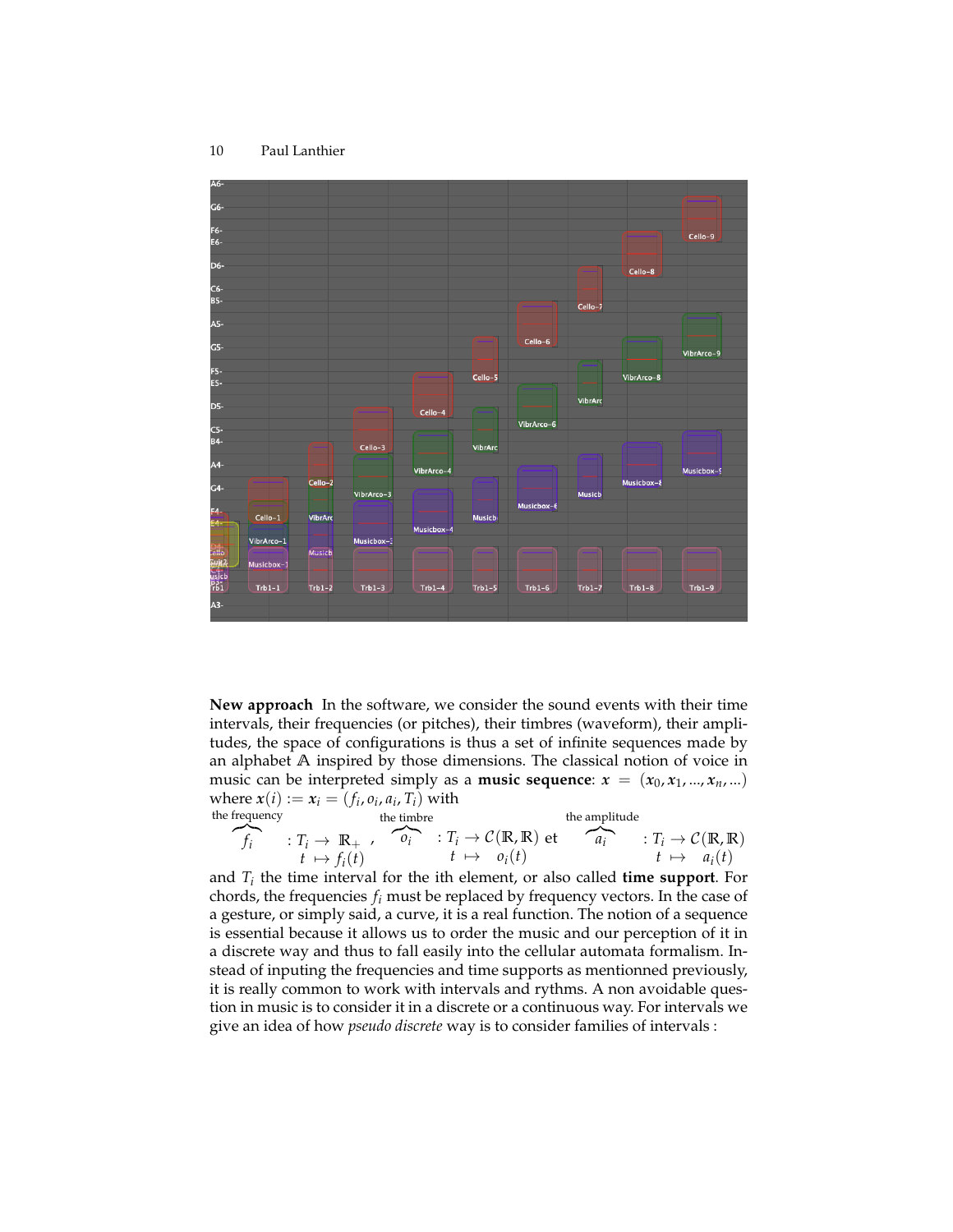

It is fundamental to understand that we can choose and will specify the alphabet **A** according to the situation. The last image suggest that even if we get a result in  $\mathbb{Z}_{12}$  or  $\mathbb{Z}_7$  for instance, we can apply it in a continuous set and vice-versa.



To conclude this part we suggest a construction of  $\tau$  and  $\Delta$  in that specific case acting on the four dimensions of **A**, taking *x*, *y*, *z* sequences in input as in the previous image.  $\Delta(x) = x^- * \sigma(x)$  and  $\tau(x) = x * \sigma(x)$  and let  $\tilde{f} = \log_2(f)$ ,  $o_i(t) = 0$  is interpreted as a simple sinusoïdal waveform and  $a_i(t) = 0$  a medium intensity.